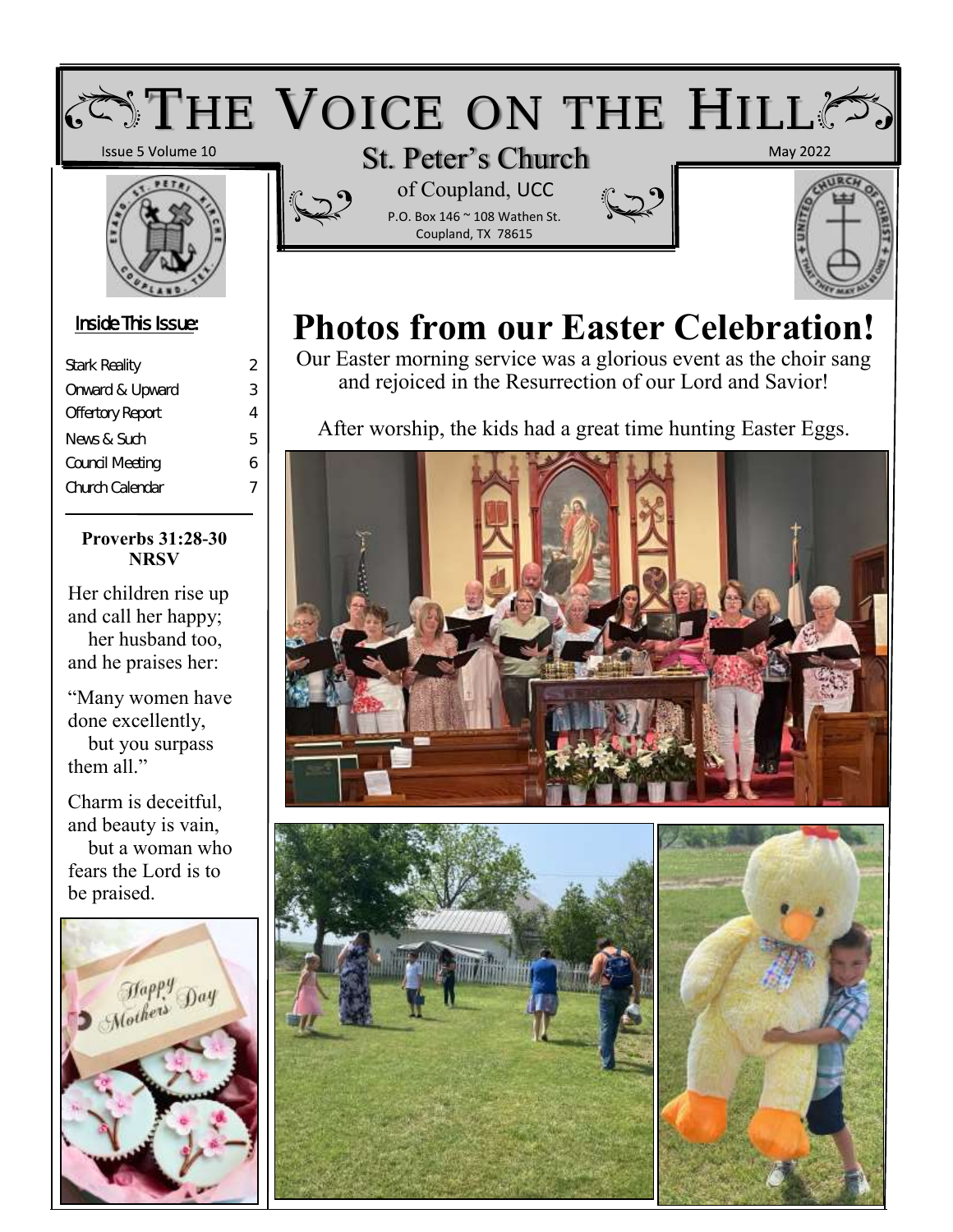

#### Page 2 and 1 and 1 and 2 and 2 and 2 and 2 and 2 and 2 and 2 and 2 and 2 and 2 and 2 and 2 and 2 and 2 and 2 and 2 and 2 and 2 and 2 and 2 and 2 and 2 and 2 and 2 and 2 and 2 and 2 and 2 and 2 and 2 and 2 and 2 and 2 and 2

#### **STARK REALITY MAY 2022**

As we enter May we are just entering the season of the church that is post Easter. This is a season to begin focusing on how we build the church. In these days, we find the post resurrection appearances of Jesus in which Jesus is trying to prepare the disciples for their mission of spreading the Good News. The birthday of the church is traditionally marked by Pentecost which will be June 5.

For now, let's focus Jesus's message of Good News. I think one of the critical messages for our time is the call to love one another in a world that is filled with so much hate. Listen to the words of I John 4:7-8, 11.

*"Beloved, let us love one another, because love is from God; everyone who loves is born of God and knows God. Whoever does not love does not know God, for God is love … Beloved, since God loves us so much, we ought to love one another."*

Friends, we live in a very diverse world filled with all kinds of people. I have to believe that God created all of these people and so we are called to love them as our sisters and brothers. Unfortunately, we don't often treat them like family. We still live under the misguided notion that we need to be a part of a homogenized church! This is a church where **everyone fits our mold** of what it means to be a Christian. If you don't fit the mold – you don't fit our church.

I will be honest with you that I can't accept that view of the church. If God had wanted us all to fit the same mold – God would have created us that way. When I look at the world around us and all of creation, I am struck by the beauty of the diversity that I find, and it reinforces for me the view that God has created all that is. In God's plan, all of the different threads of creation are woven together into a beautiful tapestry.

Now it is interesting how we handle people who are different from us. Do we invite them to join us? Not very often. Unfortunately, what we usually do today with people who are not like us is we find a label to identify them as being different so the whole world will know which mold, we are from.

Think of all the myriad of labels that we use to divide up the people of God's creation.

Conservative – Liberal Traditional – New Age Gay – Straight Pro Life – Pro Choice Misogynist – Feminist Black – White

I am sure you can add many different labels to this list by which we divide up God's creation.

As we consider God's call on our lives to build up the church, it means that we will need to learn to live with diversity. The reality is that the true church will never be made up of people who all think alike. If that were the case, we would be more like a cult than a church.

#### **So, I encourage you to go out and boldly love one another regardless of your differences!**

Shalom

Rev. Charles L Stark Interim Pastor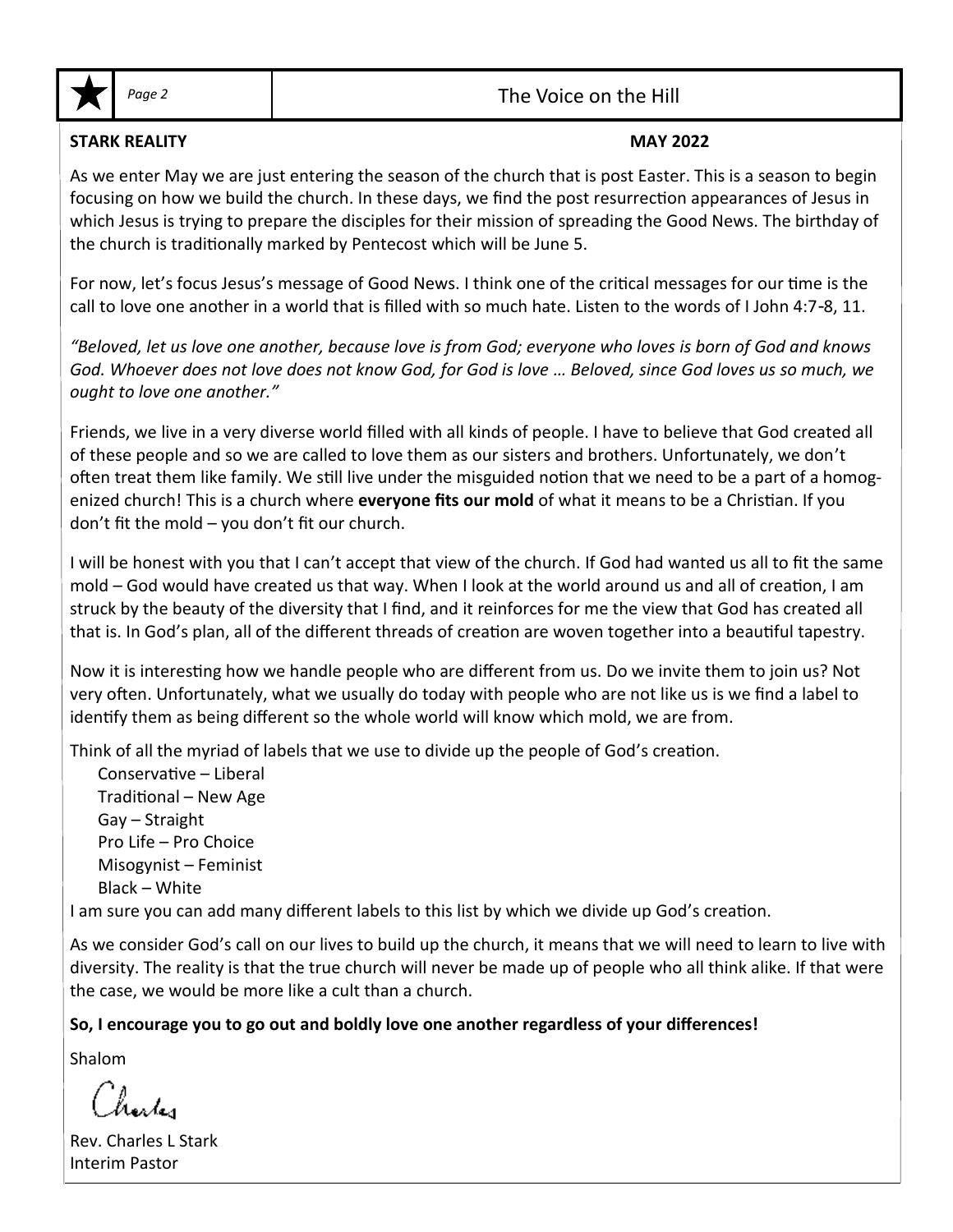Issue 5



### **Church Council**

Council will meet Sunday May 15 at 11:30am



## **Senior Luncheon**

Our next Senior Luncheon will be on May 17 at 11:30am. If you would like to play bingo, it is suggested but not required that you bring a prize under \$10 "42" Dominoes also will be played.

We hope to see you there!! Lois Schmidt & Sandra Wernli Co-Chairs



## **Weir Fire Department Annual BBQ Fundraiser**

The Weir Fire Department will have a BBQ Fundraiser Saturday May 21 from noon to 3pm at the Weir Volunteer Fire Station, 450 FM 1105, Georgetown TX 78626. BBQ plates are \$12 for adults and \$6 for kids. Plates include brisket, sausage & all the fixings. Dine in or Take Out. Cash or Credit Cards accepted.



## **Potluck Sunday**

Join us on Sunday May 29 for food and fellowship after morning worship. Bring your favorite dish to share!



## **Diners Sign Up Sheet**

If you would like to coordinate diners night out, there is a sign up sheet in the back of the church. Diners is the third Thursday of the month. We will not meet in November or December. Everyone is welcome to attend. After dinner, we will "pass the hat" to collect an offering for the Taylor Food

Pantry.

#### **Our Sick & Shut-Ins:**

**Irene Florida:** Shavano Park Senior Living, 3220 North Loop 1604 W, Apt #102 Shavano Park, TX 78231

**Denny Poldrack:** Will-O-Bell Nursing Home**,**  P.O. Box 107**,** Bartlett, TX 76511

**Nancy Goodlett:** at home

**Ann Johle:** Sagebrook Nursing Center, 901 Discovery Blvd, Room #210 Cedar Park, TX 78613

### **May Birthdays**

| 3rd<br>4th       | Beau Finn, Robby Shuttles<br>Stephanie Ochoa, Susan Schmidt,<br><b>Charles Stark</b> |          |
|------------------|--------------------------------------------------------------------------------------|----------|
| 6th              | Doreen Streit, Nathaniel Gregory                                                     |          |
| 7th              | Kate Wellings                                                                        |          |
| 8th              | Tallie Thompson, Carolyn Haverland                                                   |          |
| 11th             | JoAnn Ging                                                                           |          |
| 18th             | Sylvia Summers                                                                       | BIRT DAY |
| 24 <sub>th</sub> | Paige Kreidel                                                                        |          |
| 26th             | <b>Betty Marosko</b>                                                                 |          |
| 28th             | <b>Easton Finn</b>                                                                   |          |
| 29 <sub>th</sub> | Kerry Finn                                                                           |          |
|                  |                                                                                      |          |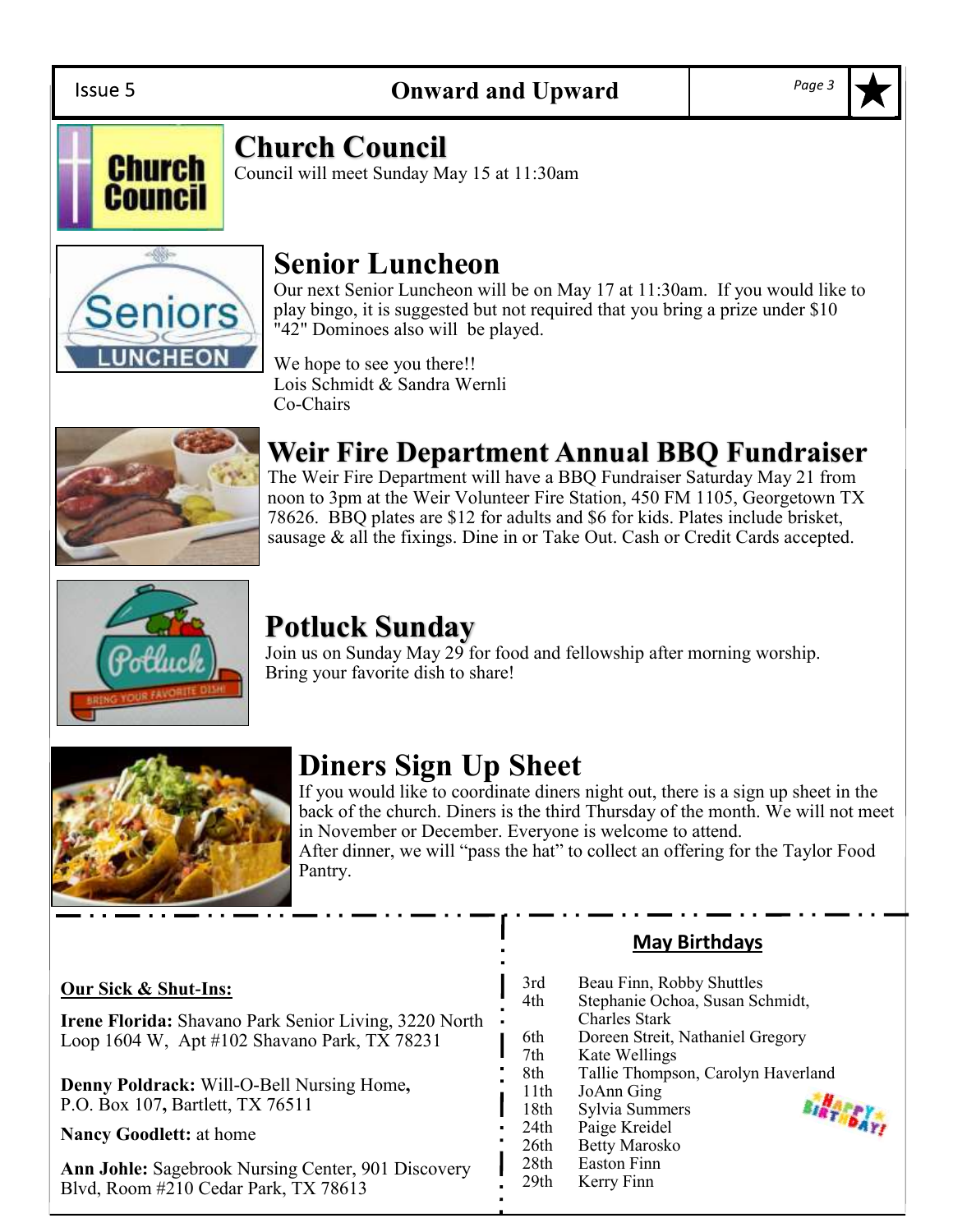

The Voice on the Hill *Page 4*

#### **March 2022 Income**

**Total Regular Giving for March \$9,068**

**Budgeted Amount for March \$11,579**

**Total Regular Giving January thru March \$31,782.76**

**Budgeted Amount January thru March \$37,631.75**

**\*Regular Offering Only\***



#### **May 2022 Special Offerings:**

Sunday May 1 - Board of Christian Education

Sunday May 15 - Cemetery Fund

#### **May Worship Schedule**

| May 1                                                  | May 8                     |
|--------------------------------------------------------|---------------------------|
| Liturgist: Tammy Sane                                  | Liturgist: Laurie Morris  |
| Ushers: Zac & Cindy Wood                               | <b>Ushers: Roy Morris</b> |
| May 15                                                 | May 22                    |
| Liturgist: Charlotte Albert                            | Liturgist: Becky Sutton   |
| Ushers: Zac & Cindy Wood                               | Ushers: Paul & Tammy Sane |
| May 29<br>Liturgist: Cindy Wood<br><b>Ushers: OPEN</b> |                           |

#### **South Central Conference Annual Meeting**



The South Central Conference Annual Meeting is scheduled for Friday May 27 thru Sunday May 29 at Camp Allen. The last day to register of the United Church of Christ will be Friday, May 13, 2022.

This is a bring your family event with activities planned for children, youth, and adults. The focus is Rest, Cultivate, Grow, and the Heart of Texas Association planning committee have been working hard to ensure that all three things can happen!

Churches, please be sure to send your delegates so quorum can be met and the business of the Conference can be completed.

On Sunday, Rev. Phil Hodson will be installed as the SCC Conference Minister. The worship service will be livestreamed so your churches can participate and your clergy can attend this important mark of the South Central Conference.

Rev. Nikki Stahl Heart of Texas Association Minister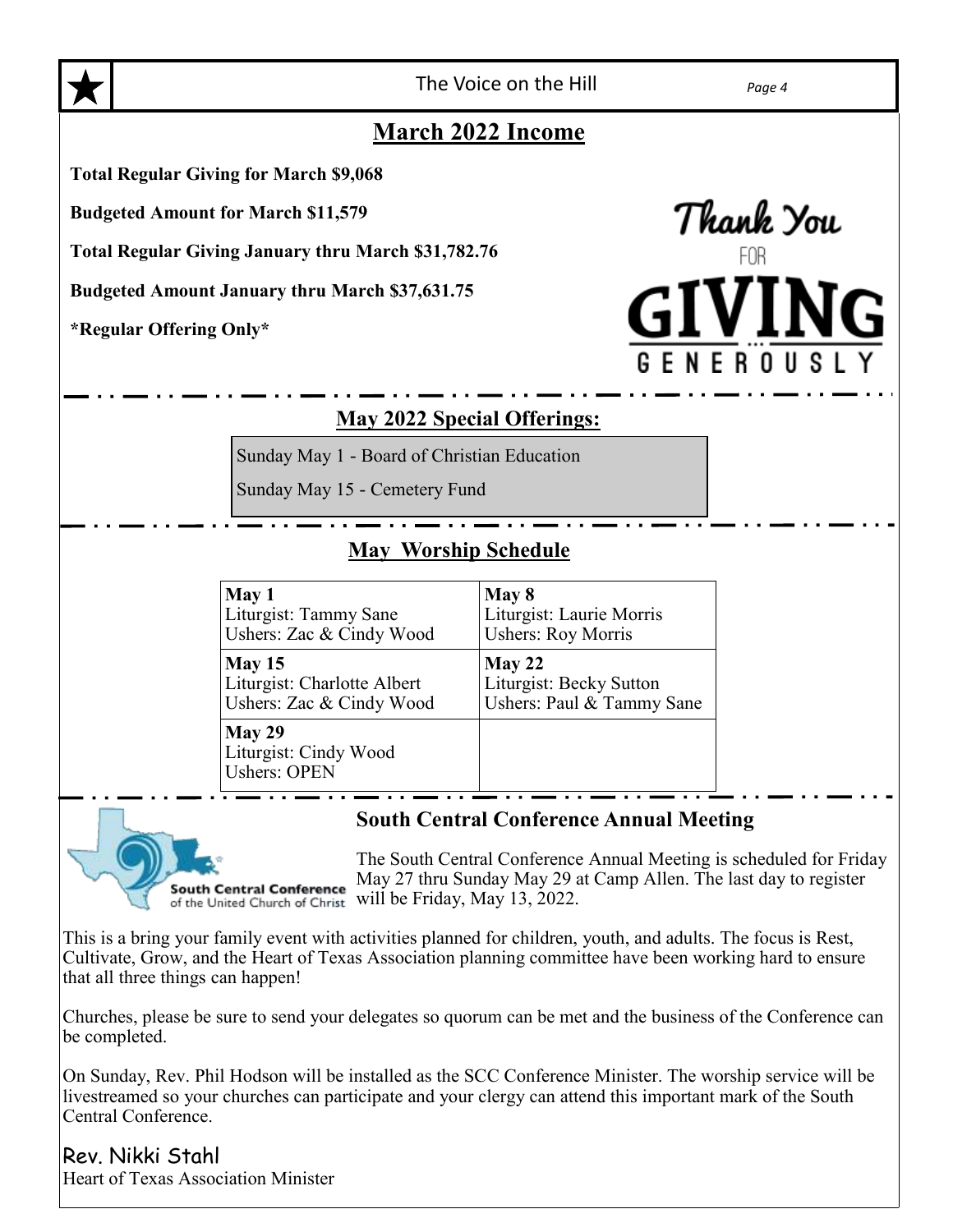## **Easter Reflection**

Thank you to the Ging's for donating the Easter Lilies, and to everyone who brought flowers to decorate the Easter Cross. A special thank you to Judy Downing and Bonnie Sladek for planting these beautiful flowers for our Easter Celebration!



## **Sunrise Service**



*Photo Courtesy of Andy Sharp*



#### **Cemetery Tree** A big thank you to Scott Ging and Don Wernli for cutting down a large dead tree at the cemetery.

**Recent Memorials** *N= New Horizon C=Cemetery L=Landscaping M=Memorial Fund* **There are no recent memorials to report**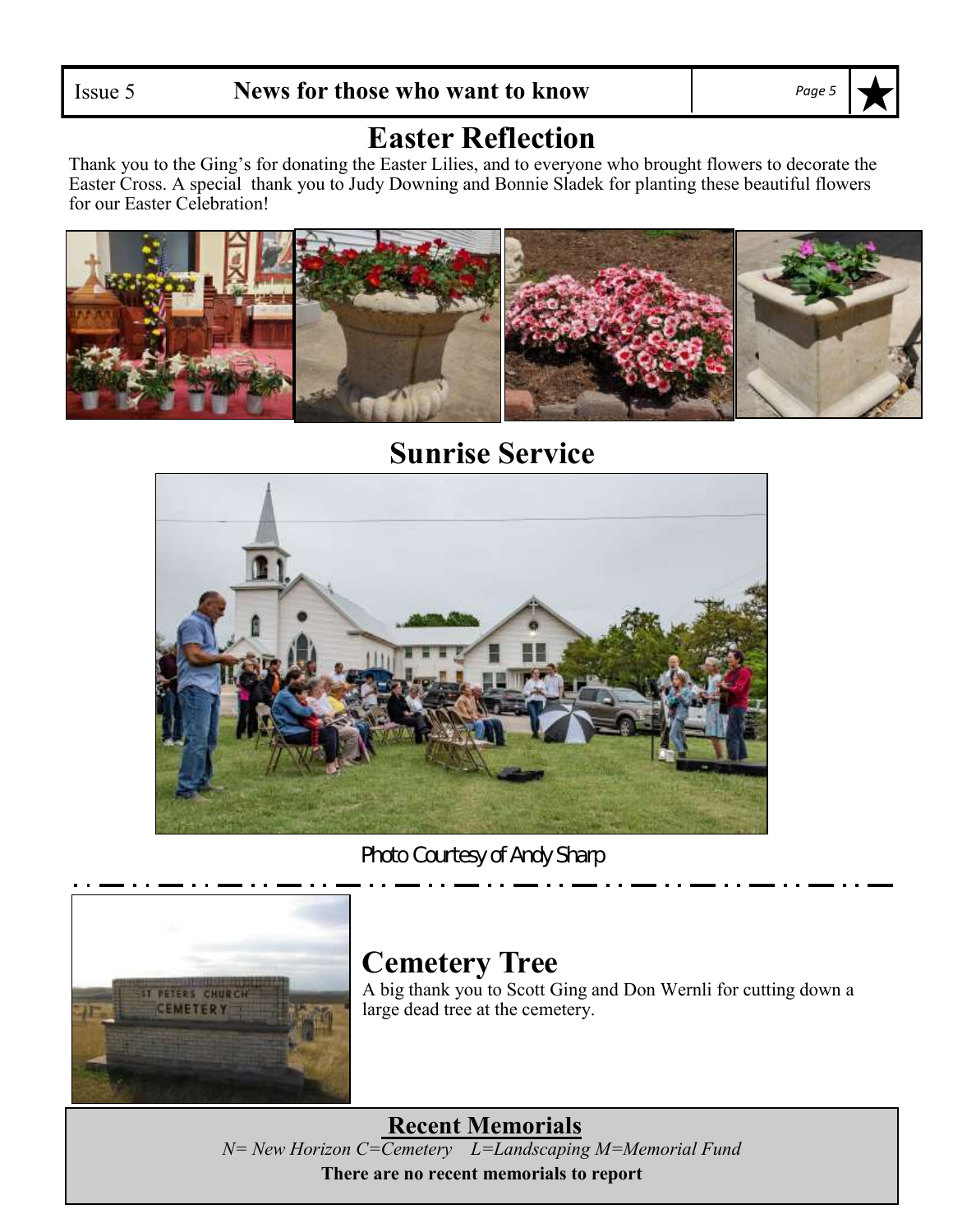#### **St. Peter's Church of Coupland Council Meeting Minutes April 10, 2022**

Members present: Sharon Kreidel, Janet Doss, Carolyn Haverland, Anita Holubec, Roy Morris, Bonnie Sladek, Sandra Wernli

Absent: Pastor Charles, S.R. Moss, Peter Wabbel

The agenda was adopted with additions.

Approval was received for the minutes of last month.

Financial reports for Income & Expense and Profit and Loss Budget vs. Actual were reviewed by council members.

#### **Committee reports**:

Pastoral Search Committee: One application has been received and under review.

#### **Pastor's report:**

No report available at meeting due to Pastor Charles accident.

#### **Old Business:**

Member List: Letters were mailed on March 23, 2022. Some responses have been received as of April  $4<sup>th</sup>$ . Council agreed to wait for more responses before the member list is updated.

**Committee list:** Assigned task force to work on committee lists. The group consists of Pastor Charles, Sharon Kreidel, Roy Morris, and Carolyn Haverland. Future meeting dates to be determined.

**Call list:** The Call List has been updated for 2022.

**Playground:** This is on hold un-Peter's. Coupland School will be til the siding is determined. The possibility of applying for grant money for playground equipment was brought up. Irene Florida will provide information on grant application. Looking for a volunteer to research the information.

Authorize all St. Peter's accounts to be updated to current contacts. Stacy Stork is in process of updating all accounts.

**Conference Delegate:** Anita Holubec will be attending the South Central Conference.

#### **New Business:**

**Domain/Facebook: Dana Smith.** purchased a new domain for St. Peter's Church.

**Diners Group:** A signup sheet will be available for members to volunteer to set up destinations.

**Update facility contract:** The council approved a motion to update the contract to include a guideline that states no alcohol is allowed in Fellowship Building or on church grounds.

**Heart of Texas annual conference meeting** will be held in April in San Antonio, TX. The council agreed that St. Peter's will send Pastor Charles as our church delegate, but no lay delegate would be sent.

**Member Care:** The council discussed the purpose for this fund and how the funds can be disbursed. It was determined that a process needs to be created that would provide the necessary guidelines. A committee consisting of Carolyn Haverland, Anita Holubec and Sandra Wernli will be responsible for creating the process.

**Summer Program:** There will be no summer program at St.

notified, and information will be included in the newsletter.

**Review of leveling and siding bids:** The quotes were reviewed and discussed by council members. A motion was made and approved by the council to sign the Roof Connections siding contract to lock in current prices. The council also approved the expenses for the leveling and underpinning. The estimated cost for the projects is \$167,640.

The council also discussed future projects that will need to or may be addressed:

- A propane leak was discovered and repaired. It was noted that the propane tank and line are 30+ years old and may need to be replaced.
- A new fire extinguisher for the kitchen area needs to be purchased. The building maintenance fund will be used for this.
- A monitoring system for the church and Fellowship Building would allow for emergencies to be identified when no one is on the premises.
- Updating the Parsonage: The estimated cost is \$40K-50K to update the parsonage. This includes leveling, new siding, replacing AC, dishwasher, and carpet.

**Sign:** The estimated cost is \$6,000 to purchase a new sign.

**Grounds upkeep:** Will need to be addressed.

A review of the calendars was done for May and June with a few changes.

Respectfully submitted,

Cindy Alexander

**Secretary**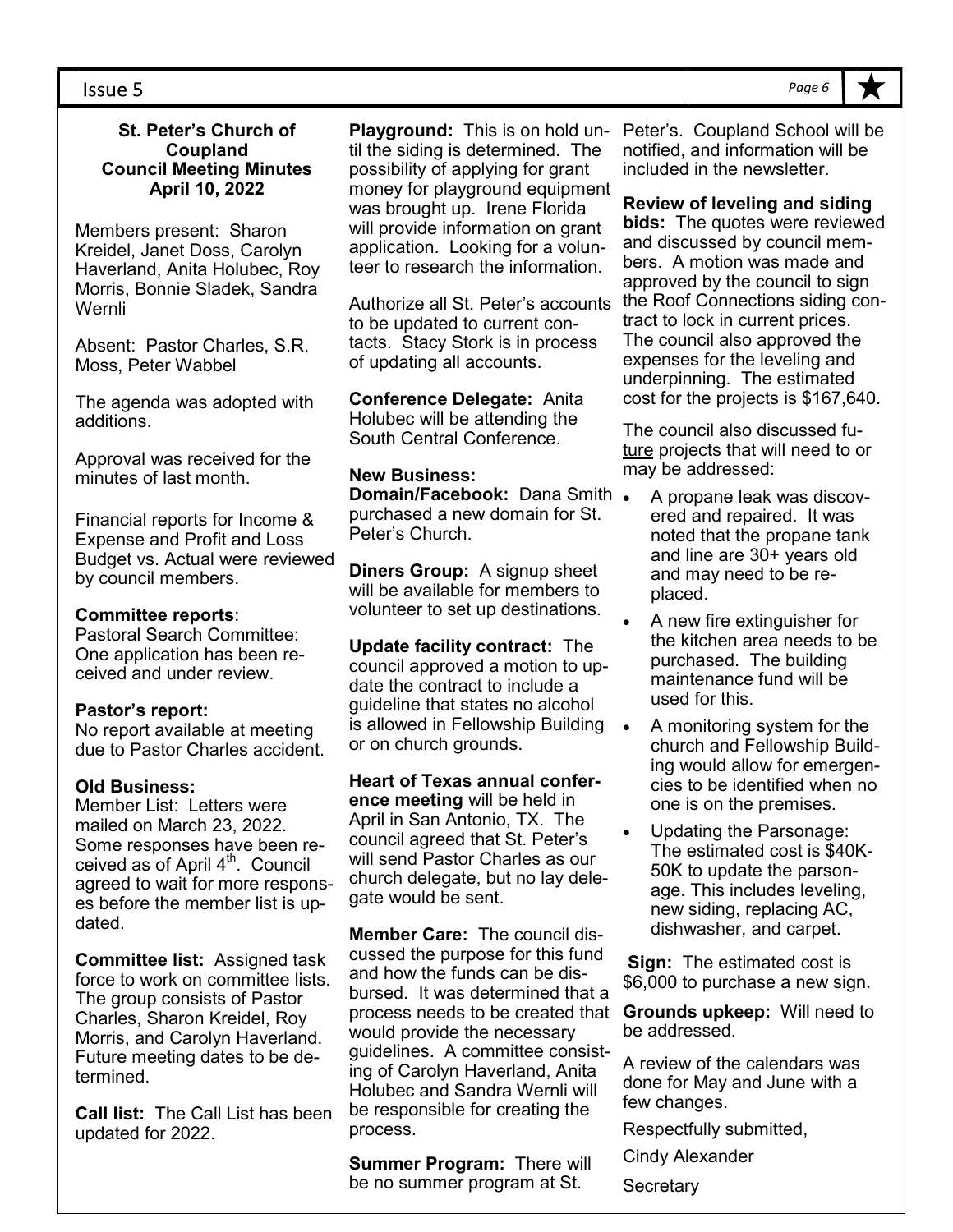Page 7 **St. Peter's Calendar of Events** 

# May 2022

| <b>Sun</b>                                                                                                                            | <b>Mon</b>                                        | <b>Tue</b>                                                                                                                                   | <b>Wed</b>                   | <b>Thu</b>                                              | Fri                                                                         | <b>Sat</b>                                                                            |
|---------------------------------------------------------------------------------------------------------------------------------------|---------------------------------------------------|----------------------------------------------------------------------------------------------------------------------------------------------|------------------------------|---------------------------------------------------------|-----------------------------------------------------------------------------|---------------------------------------------------------------------------------------|
| <b>May Bread Baker</b><br><b>Bonnie Sladek</b><br><b>May Event Coordinator</b><br><b>Bonnie Sladek</b>                                |                                                   |                                                                                                                                              |                              |                                                         |                                                                             |                                                                                       |
| $\overline{l}$<br>9:15am Adult Class<br>10:15am Worship/<br>Communion                                                                 | $\overline{2}$                                    | $\mathfrak{Z}$<br>Coffee<br>Connections<br>9:30am<br>Confirmation<br>5:30pm                                                                  | $\overline{4}$               | 5                                                       | 6                                                                           | $\overline{7}$                                                                        |
| 8<br>9:15am Adult Class<br>10:15am Worship<br><b>Mother's Day</b>                                                                     | 9                                                 | 10<br>Coffee<br>Connections<br>9:30am<br>Confirmation<br>5:30pm                                                                              | II                           | 12                                                      | 13                                                                          | 14                                                                                    |
| 15<br>9:15am Adult Class<br>10:15am Worship/<br>Communion<br><b>Church Council</b>                                                    | 16                                                | $17$ Coffee<br>Connections<br>9:30am<br>Elgin Ministerial<br>Alliance<br>11:30am<br><b>Senior Lunch</b><br>11:30am<br>Confirmation<br>5:30pm | 18                           | 19<br><b>Diners</b><br>6:30pm<br>Newsletter<br>Deadline | 20                                                                          | 21                                                                                    |
| 22<br>9:15am Adult Class<br>10:15am Worship                                                                                           | 23                                                | 24<br>Coffee<br>Connections<br>9:30am                                                                                                        | 25<br>Confirmation<br>5:30pm | 26                                                      | $2\zeta_{\text{outh}}$<br>Central<br>Conference<br>Annual<br><b>Meeting</b> | $\frac{28}{\text{South}}$<br>Central<br>Conference<br><b>Annual</b><br><b>Meeting</b> |
| 29<br>9:15am Adult Class<br>10:15am Worship<br><b>Potluck Luncheon</b><br>South<br><b>Central Conference</b><br><b>Annual Meeting</b> | 30<br><b>Memorial Day</b><br><b>Office Closed</b> | $31$ Coffee<br>Connections<br>9:30am<br>Newsletter<br>Assembly<br>10:30am<br>Confirmation<br>5:30pm                                          |                              |                                                         |                                                                             |                                                                                       |